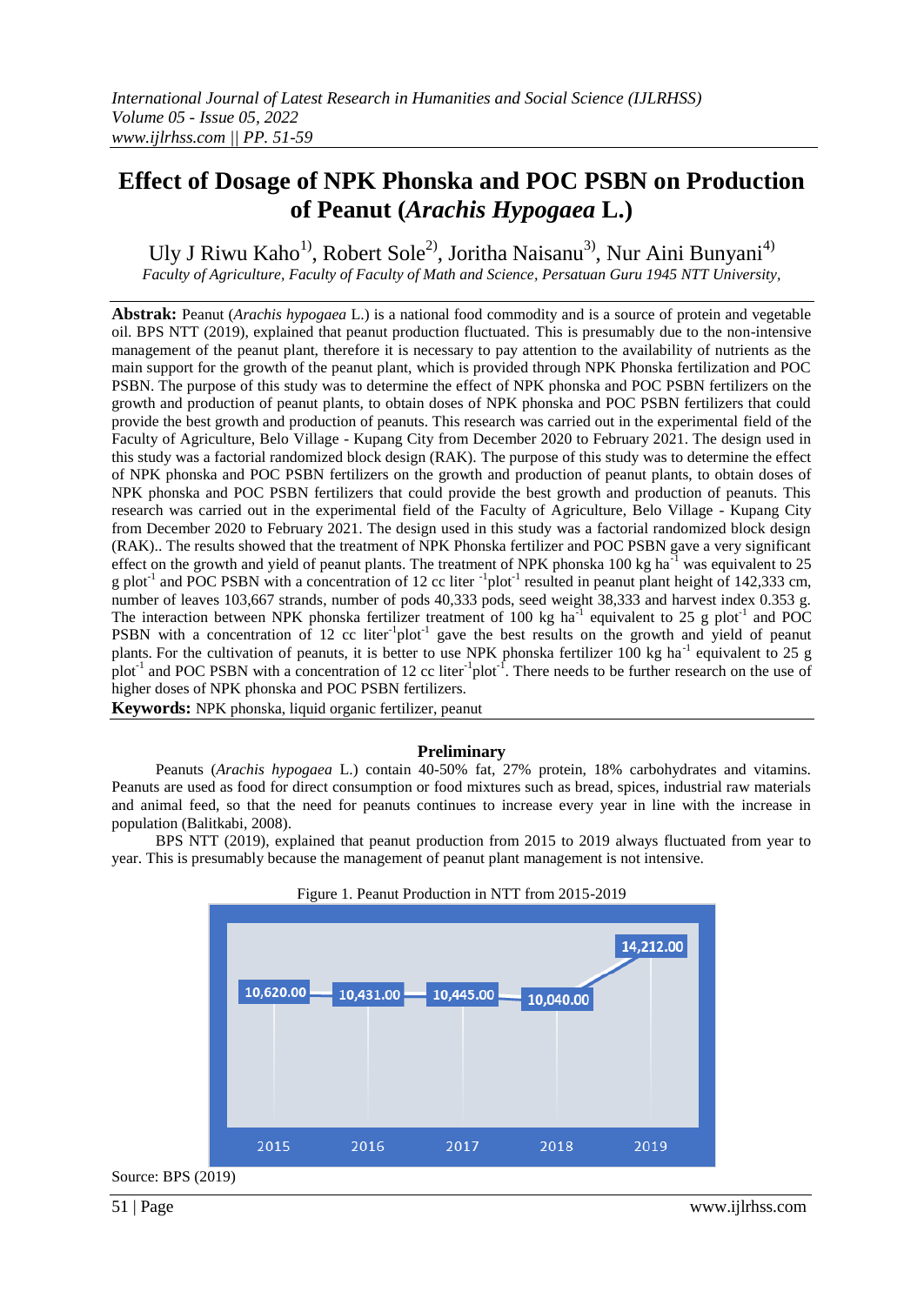### *www.ijlrhss.com || PP. 51-59*

To increase peanut production, it is necessary to pay attention to the availability of nutrients as the main support for plant growth in the planting medium. Sumarno et al. (2002) stated that peanuts require nutrients N, P, K, and Ca in sufficient quantities, thus requiring both organic and inorganic fertilization. One of the inorganic fertilizers that can be used is NPK phonska fertilizer.

Phonska NPK fertilizer (15: 15: 15) is a complete compound fertilizer containing all essential macronutrients for plants which are combined into a single unit. The advantage of this compound fertilizer is that with one application of fertilizer it has included several elements so that no fertilizer mixing is needed. Phonska fertilizer has benefits including: making plant leaves greener and fresher and containing lots of green leaf grains which are important for the photosynthesis process, accelerating plant growth, accelerating the achievement of maximum plant height and maximum number of tillers, stimulating root growth, thicker roots so that plants become healthy and strong, makes the stems more upright, stronger and reduces the risk of falling, increases resistance to plant pests and diseases and drought, stimulates flower formation, accelerates ripening of seeds so that the harvest is more, increases protein content, facilitates the process of forming sugar and starch, increases the number of fruit/seeds each stalk, increasing the size of the tubers and grains.

According to Ispandi and Munip (2014), stated that the application of NPK fertilizer at a dose of 150 kg/ha can increase nutrient uptake and peanut production in alfisol dry land on all parameters observed. Furthermore, Setiawan (2014) stated that the response of several peanut varieties to the application of NPK fertilizer at a dose of 150 kg/ha (16 g/plot) could increase plant height at 5 weeks after planting and the number of empty pods planted.

The weaknesses of inorganic fertilizers are: 1) relatively expensive selling price due to limited production, 2) environmental damage (land), 3) reducing the value of product quality in terms of public health who consume corn, etc. Therefore, to reduce the impact, it is necessary to use organic fertilizer.

The main benefit of organic fertilizer is that it can improve the chemical, physical and biological fertility of the soil, as well as being a source of nutrients for plants. More specifically, the benefits of using organic fertilizers include improving soil structure, a source of nutrients for plants, increasing soil humus content, increasing micro-organism activity, increasing water holding capacity, reducing erosion and leaching of dissolved nitrogen, increasing exchange capacity. cations in the soil, increasing the buffering capacity against drastic changes in soil properties, increasing the work of soil microbes in the process of decomposition of organic matter.

One source of organic fertilizer that can be used is PSBN liquid organic fertilizer. PSBN POC is a high quality natural liquid organic fertilizer extracted from various organic wastes (livestock waste, plant waste and other natural wastes), which are processed based on environmentally sound technology (biotechnology), the content of PSBN fertilizer is 40+ nutrients that beneficial, namely: C-organic, 14 macro and micro nutrients, 17 amino acids, organic acids, and various nutrients and growth-regulating hormones with gibberlin (GA3).

PSBN fertilizer is also useful for increasing the effectiveness and efficiency of fertilization as well as increasing growth and maximum yield productivity, especially for plants that produce flowers and fruit. Anonimous (2007), stated that the application of liquid organic fertilizer PSBN at a dose of 10 cc per liter of water can increase the yield of food crops and secondary crops.

### **Formulation of the problem**

- 1. Can the application of NPK Phonska fertilizer and POC PSBN increase the growth and production of peanut plants?
- 2. How many doses of NPK phonska and POC PSBN fertilizers can increase the growth and production of the best peanut plants?
- 3. Is there an interaction between NPK phonska fertilizer and POC PSBN on the growth and production of peanuts?

### **Hypothesis**

- 1. The application of NPK phonska fertilizer and PSBN POC affects the growth and production of peanut plants.
- 2. There is at least one dose of NPK fertilizer and PSBN phonska POC which can provide the best growth and production of peanuts.
- 3. There is an interaction between NPK phonska fertilizer and POC PSBN on the growth and production of peanut plants.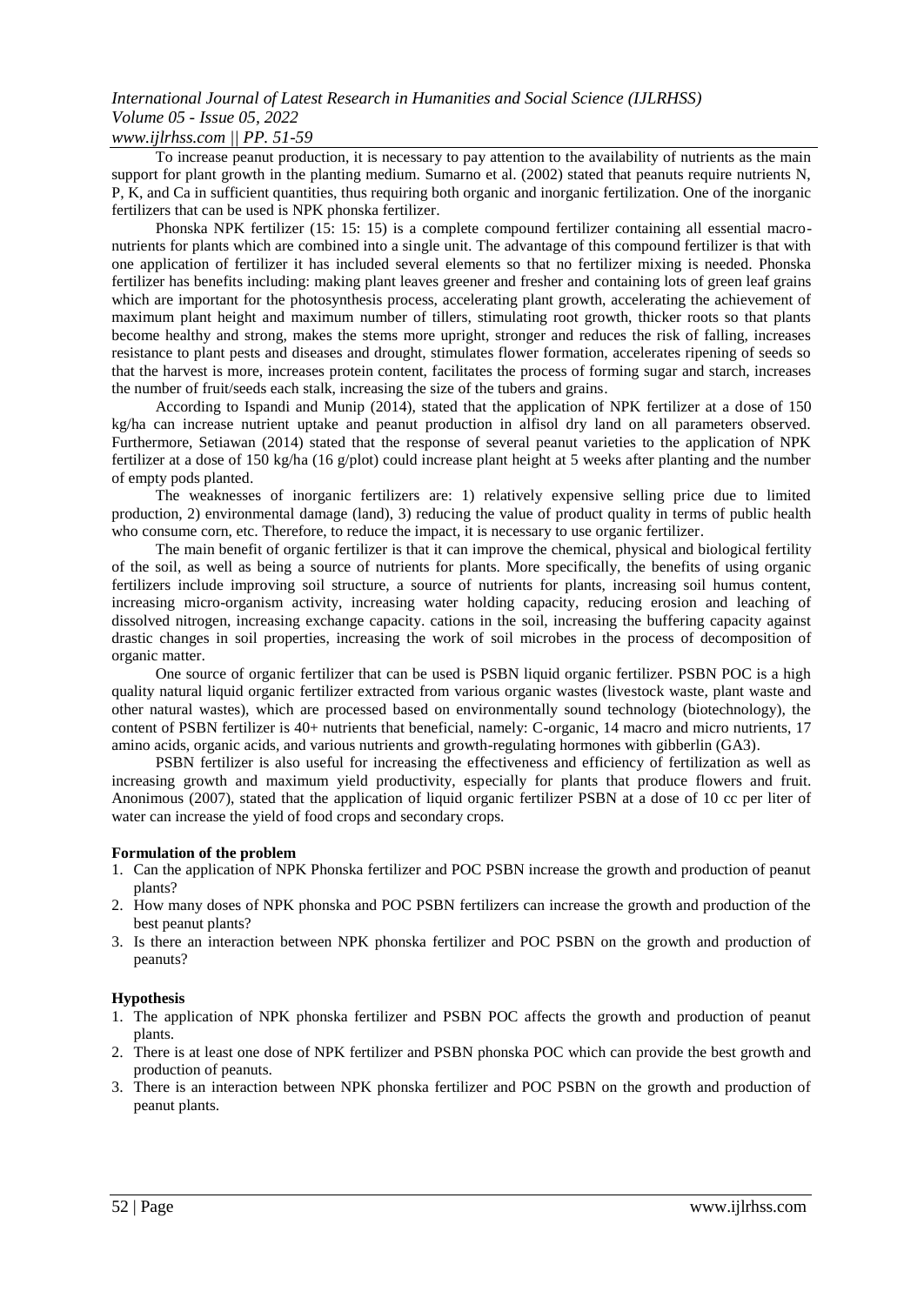#### **Research Objectives**

- 1. To determine the effect of NPK phonska fertilizer and POC PSBN on the growth and production of peanut plants.
- 2. To determine the dose of NPK Phonska and POC PSBN fertilizers that can provide the best growth and production of peanut plants.
- 3. To determine the interaction between NPK phonska fertilizer and POC PSBN on the growth and production of peanut plants.

#### **Research Method**

#### **Place and Time of Research**

This research was carried out in the experimental field of the Faculty of Agriculture, Batu Plat Village, Kota Raja District, Kupang City from December 2020 to February 2021.

#### **Materials and tools**

The materials used were local varieties of peanut seeds, NPK phonska fertilizer, PSBN POC, cow dung manure while the tools used in this study were hoe, machete, gembor, analytical scale, hand sprayer, raffia rope, wood, meter, stationery , calculator and ruler.

#### **Experimental design**

The design used in this study was a factorial randomized block design (RAK). The 1st factor is NPK Ponska and the 2nd factor is POC PSBN. 1st Factor: Dosage of NPK Fertilizer

 $N_0$  = control

 $N_1 = 75$  kg ha<sup>-1</sup> Phonska is equivalent to 22,5 g petak<sup>-1</sup>

 $N_2 = 100$  kg ha<sup>-1</sup> Phonska is equivalent to 25 g petak<sup>-1</sup>

Factor ke-2 : Consentration POC PSBN

 $P_0$  : control

 $P_1$  : 8 cc liter  $^{-1}$  petak<sup>-1</sup>.

 $P_2$  : 10 cc liter <sup>-1</sup> petak<sup>-1</sup>.

 $P_3$  : 12 cc liter  $\mathrm{P}_2$ <sup>1</sup> petak<sup>-1</sup>.

From the two factors above, 12 treatment combinations and 3 replications were obtained, so that 36 experimental units were obtained.

### **Research Implementation**

#### **Land Preparation**

The land that will be used for this research is first cleared of weeds or plant debris around it. This is followed by tillage. Soil cultivation is carried out with the aim of creating a good planting medium so that it can grow and produce well. Furthermore, beds are made longitudinally to the South-North.

Soil cultivation for planting peanuts is carried out with a bed height of 20-30 cm or around the tillage layer, then made beds with a size of 2 m x 1.5 m with a distance between one bed and another 50 cm and a distance of 50 cm. between blocks is 1 m. Furthermore, basic fertilization is carried out by giving cow manure as much as 20 tons/ha equivalent to 6 kg of beds-1, then watering for 1-2 days until it reaches field capacity. This is done with the aim that the soil can be mixed with cow manure.

#### **Planting**

Peanut seeds were planted in all treatment plots with a spacing of 25 cm x 25 cm. Planting is done by planting 2 seeds per hole, then after 1 week after planting, thinning is done leaving one healthy plant.

#### **Application Treatment (Fertilization)**

The treatment application was carried out 2 times according to the treatment dose. Fertilization was carried out when the plants were 7 days after planting (DAP) and 21 DAP. The treatment application technique was carried out by making  $\pm 5$  cm strokes from the plant, then given NPK fertilizer and covered with fine soil.

The POC PSBN application was applied 4 times, namely at 28 DAP, 38 DAP, 48 DAP, and 58 DAP with doses according to each treatment applied. PSBN POC is watered to the bottom of the plant in the afternoon according to the weather.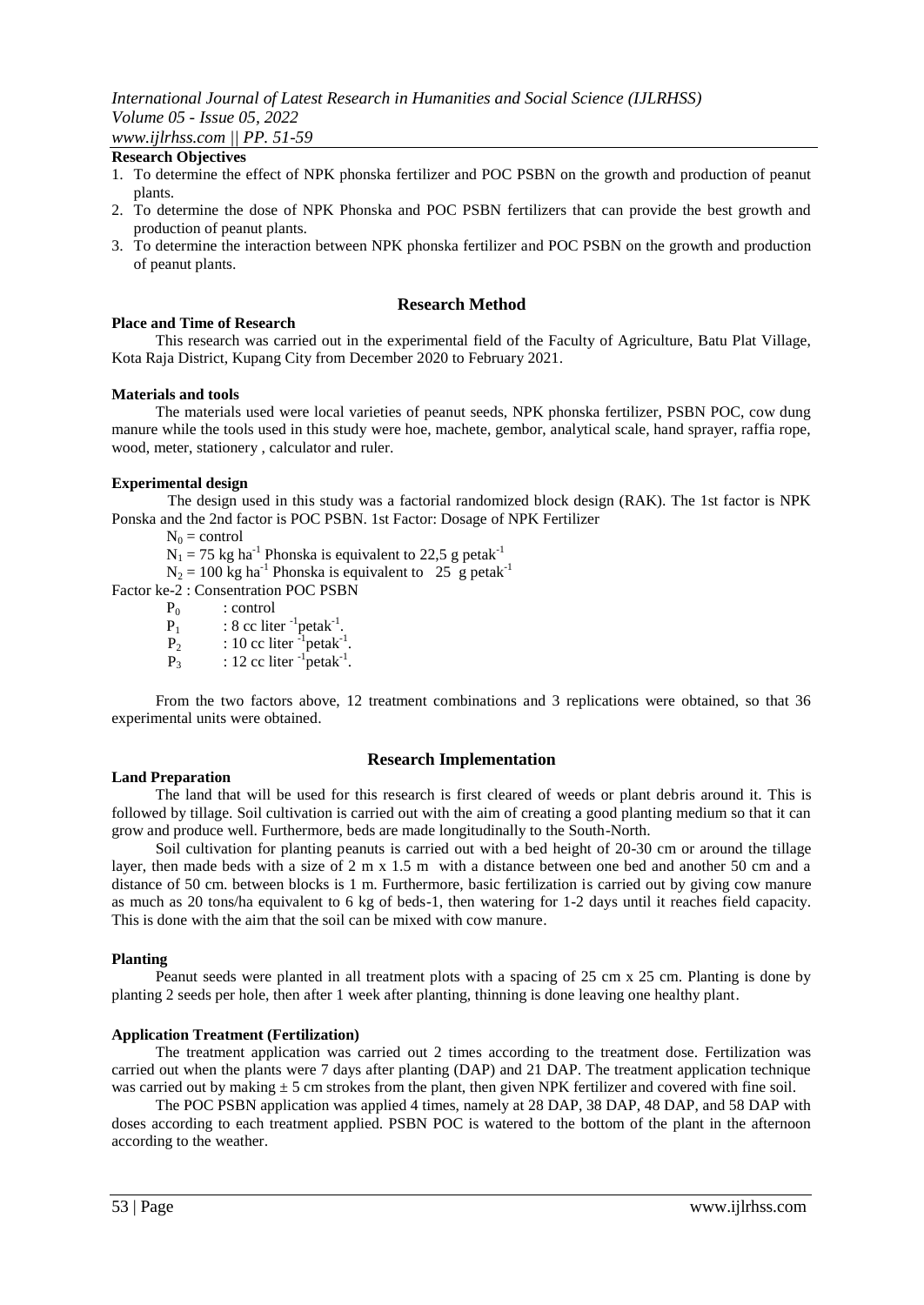### **Plant maintenance**

Watering is carried out 1-2 times a day according to soil and rain conditions. Watering using gembor adapted to conditions in the field. Embroidery is done when there are plants that die or their growth is not good. Embroidery is done 1 week after planting by replacing peanut plants that do not grow.

Weeding is done by cleaning the weeds around each plant, by removing the weeds that grow around the peanut plants without equipment. Weeding should be done only as necessary by looking at the state of the plant. Pest and disease control is carried out if there are pests or diseases that attack peanut plants.

### **Harvest**

Harvesting can be done after the plant is 112 days after planting and physiologically shows the criteria for stems starting to harden, leaves turning yellow and some starting to fall, pods are full and hard, pod color is blackish brown by pulling the peanut plants carefully so that the pods are not left in the ground.

### **Observation Variable**

Observations were made on the sample plants. The observed variables include:

- 1. Plant Height (cm).
	- Plant height was measured from the base of the stem to the highest part of the plant, the measurement was carried out once, namely at the end of the vegetative period.
- 2. Number of leaves

The number of leaves was observed at the end of the vegetative period. Observations were made by counting plant leaves.

3. Number of pods

The number of pods is done by counting the number of pods in all sample plants at harvest.

4. Seed weight

Peanut pods were dried in the sun for 4 days then peeled the pods to obtain dry seeds. Next, weigh all the seeds produced in the sample plants using an analytical balance.

5. Harvest index (g).

Harvest index is calculated by weighing the weight of seeds after harvest on the sample plants divided by the weight of leaves, stems and roots (biological) plus the economic yield (seeds) multiplied by

 $100\%$ .  $\left[IP = \frac{Hasil \text{ ekonomis}}{Hasil \text{ biologis}} \cdot x100\% \right]$ 

### **Data Analysis**

The mathematical model of the Randomized Block Design (RAK) according to Sastrosupadi (2000) is:  $Yij = μ + α<sub>i</sub> + β<sub>i</sub> + (AB)<sub>ij</sub> + e<sub>ij</sub>$ 

### **Information:**

| $Y_{ijk}$            | $=$ General observation values for the first factor at the i level, the second factor at the j level and<br>at the k replication. |
|----------------------|-----------------------------------------------------------------------------------------------------------------------------------|
| $\mu$                | $=$ general average                                                                                                               |
| $\alpha_I$           | $=$ the influence of the first factor at level i.                                                                                 |
| $\beta_i$            | $=$ the influence of the second factor on the j level.                                                                            |
| $(\alpha\beta)_{ii}$ | $=$ the interaction effect of factor I level i with factor II level j.                                                            |
| $\epsilon_{ijk}$     | $=$ test error effect                                                                                                             |
| $\mathbf{i}$         | $= (1,2,3)$ dan j = $(1,2,3)$ serta k = $(1,2,3)$                                                                                 |
|                      |                                                                                                                                   |

The research data obtained were analyzed using analysis of variance (ANOVA) to determine the effect of the treatment given. If there is an effect of treatment, it will be continued with Duncan's test (5%) to see the difference between the treatments given.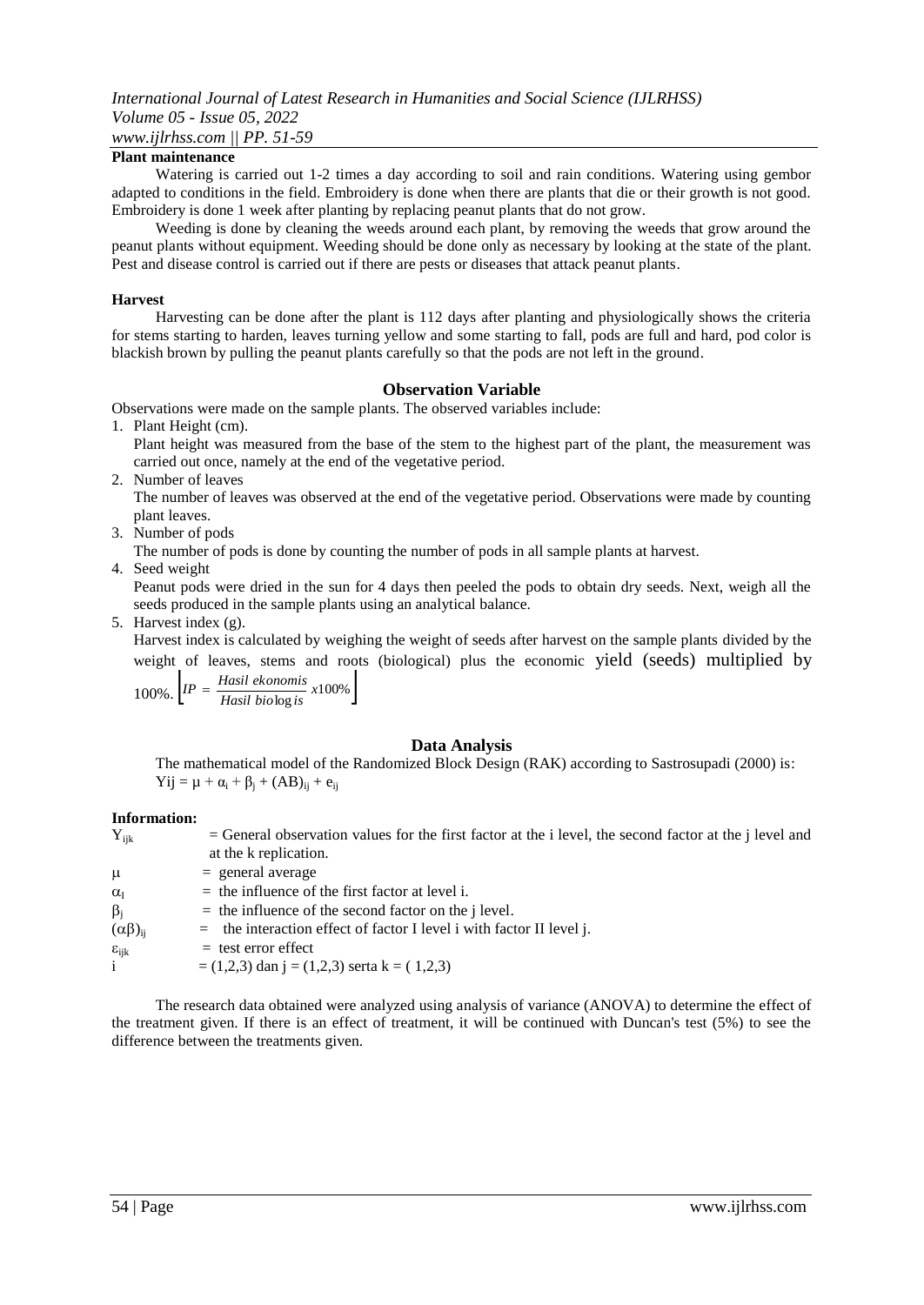### **General description**

**Results and Discussion**

Peanut seeds began to grow at the age of 5 days after planting (DAT) and began to grow evenly at the age of 7 days after planting (DAT). During the research, the plants were not affected by pests and diseases.

Peanut plants enter the generative phase when the plant is 31 days after planting (DAT) which is marked by the release of the first flowers. Harvesting is carried out at 110 days after planting (DAT) which is marked by the stems starting to wither, the leaves turn yellow and fall and the inner pod skin is brown.

### **Plant height**

The results of analysis of variance showed that the interaction between NPK phonska and POC CSBN had a very significant effect on peanut plant height. The average height of peanut plants due to the application of NPK phonska and POC CSBN can be seen in Table 1.

| Table T Effect of Terry phonona and T OC CODIT on peanut plant neight (em tan |                |            |                     |                     |           |
|-------------------------------------------------------------------------------|----------------|------------|---------------------|---------------------|-----------|
| NPK for                                                                       |                |            |                     |                     |           |
| Factor                                                                        | P <sub>0</sub> | P1         | P2                  | P <sub>3</sub>      | Maean     |
| N <sub>0</sub>                                                                | 294.000 a      | 354.000 b  | 356,000 b           | $362,000 \text{ c}$ | 455.33333 |
| N1                                                                            | 363.0c         | 366.000 cd | 369.000c            | 379.000 e           | 492.33333 |
| N <sub>2</sub>                                                                | $401,000$ f    | 405.000 f  | $415.000 \text{ g}$ | 427.000 h           | 549.33333 |
| Rata-rata                                                                     | 88.167         | 93.750     | 95.000              | 97.333              |           |

Table 1 Effect of NPK phonska and POC CSBN on peanut plant height (cm tan<sup>-1</sup>)

information: Numbers followed by the same letter in the same column and row are not significantly different on Duncan's 5% test

The results of Duncan's 5% test showed that the highest peanut plant height in the NPK phonska fertilizer treatment of 100 kg ha<sup>-1</sup> Phonska was equivalent to 25 g plot<sup>-1</sup> and POC PSBN with a concentration of 12 cc liter<sup>-1</sup>plot<sup>-1</sup> (N2P3) and was significantly different from the treatment. other. The treatment that produced the lowest peanut plant height was found in the treatment without Phonska NPK fertilizer and without POC PSBN (N0P0) and was significantly different from the other treatments.

The height of peanut plants in the N2P3 treatment was suspected because the interaction between Phonska NPK fertilizer and POC CSBN was able to provide sufficient nitrogen (N) nutrients for plant growth. N absorption can increase the formation of chlorophyll and protein so that the carbohydrate content in the apical meristem will be higher. With the absorption of N nutrients, it can increase the formation of amino acids so that the ability of the apical meristem to perform cell division is higher, thus plant growth is getting better.

The growth of plant height is closely related to the N content that can be absorbed by plants. The increase in plant height will continue until the end of the generative phase, but the fastest growth rate occurs in the fegetative phase. In this phase, if all requirements are met, plant growth will be optimal (Subagiyono, et al. 2009).

Table 1 above shows that the lowest peanut plant height in the N0P0 treatment was due to the low nutrient content, especially nitrogen so that the plant also absorbed nutrients in small quantities so that it had an impact on the vegetative growth of peanut plants. This situation is supported by Widarta (1994), which states that low nutrients in the soil will interfere with plant metabolism, thereby inhibiting root development and causing stunted plant growth.

#### **4.3 Number of Leaves**

The results of analysis of variance showed that the interaction between NPK phonska and POC CSBN had a very significant effect on the number of leaves of peanut plants. The average number of leaves of peanut plants due to the application of NPK phonska and POC CSBN can be seen in Table 2.

Table 2 Effect of NPK phonska and POC CSBN on the number of peanut plant leaves (strands)

| NPK for | <b>PSBN POC Factor</b> |            |            |                |           |
|---------|------------------------|------------|------------|----------------|-----------|
| Factor  | P <sub>0</sub>         | P1         | P2         | P <sub>3</sub> | Maean     |
| N0      | 137.000 a              | 198,000 b  | 214.000 bc | 239.000c       | 262.66667 |
| N1      | 263.0 d                | 271.000 de | 283,000 de | 286,000 de     | 367.66667 |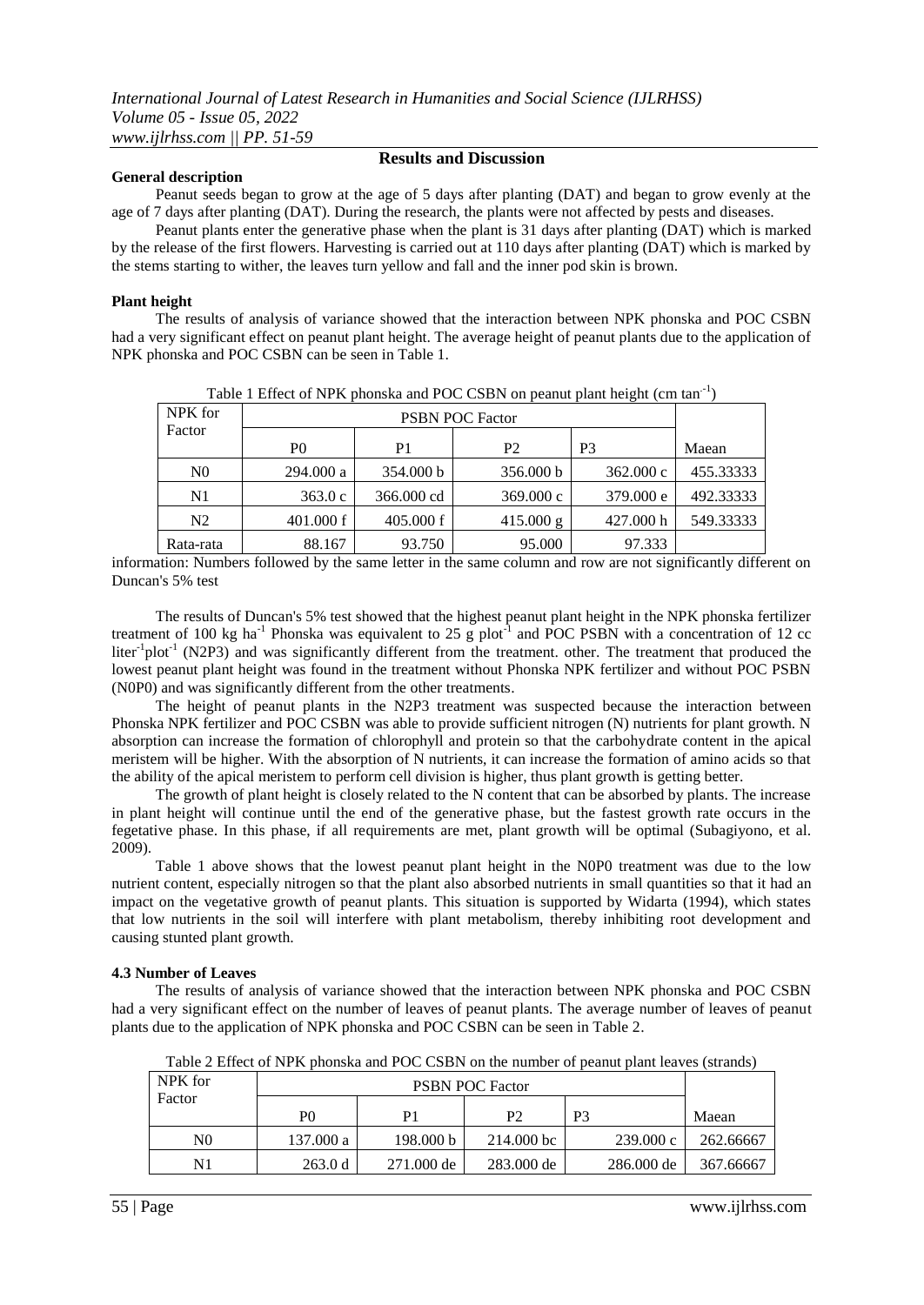*www.ijlrhss.com || PP. 51-59*

| $N^{\gamma}$<br>. Y Z | 291.000 ef<br>$\sim$ | 290.000 ef<br>$\sim$ | 296.000 ef | .000 f | 396 |
|-----------------------|----------------------|----------------------|------------|--------|-----|
| Rata-rata             | 57.583               | 3.250                | 66.083     | 69.667 |     |

information: Numbers followed by the same letter in the same column and row are not significantly different on Duncan's 5% test

The results of Duncan's 5% test showed that the highest number of peanut plant leaves in the Phonska NPK fertilizer treatment of 100 kg ha<sup>-1</sup> Phonska was equivalent to  $25 \text{ g plot}^{-1}$  and POC PSBN with a concentration of 12 cc liter<sup>-1</sup>plot<sup>-1</sup> (N2P3) and was significantly different from N0P0, N0P1, N0P2, N1P0, N1P1, N1P2 and N1P3 treatments. However, it was not significantly different from the N2P0, N2P1 and N2P2 treatments. The treatment that produced the lowest number of peanut plant leaves was found in the N0P0 treatment and was significantly different from the other treatments.

The high number of leaves of peanut plants in the N2P3 treatment was suspected because the interaction between Phonska NPK fertilizer and POC CSBN was able to provide higher nutrient elements, especially Nitrogen (N), resulting in increased leaf cell formation. Lingga (1998) stated that the nutrient N helps create and maintain green leaves so that the photosynthesis process runs normally so that it can increase the rate of formation of plant fegetative organs such as increasing the number of leaves.

Table 2 above shows that the lowest number of peanut plant leaves in the N0P0 treatment was thought to be due to the low nutrient absorption. Wilkins (1992), stated that the formation of new shoots and leaves is related to the availability of nutrients. Lack of nitrogen nutrients will reduce the amount of chlorophyll so that the rate of photosynthesis is reduced and the resulting photosynthate also ultimately inhibits plant growth, due to the limited production of protein and other important materials.

#### **4.4 Number of Pods**

The results of analysis of variance showed that the interaction between NPK phonska and POC CSBN had a very significant effect on the number of peanut pods. The average number of peanut pods due to the application of NPK phonska and POC CSBN can be seen in Table 3

| NPK for        |          |          |                     |           |           |
|----------------|----------|----------|---------------------|-----------|-----------|
| Factor         | P0       | P1       | P <sub>2</sub>      | P3        | Maean     |
| N <sub>0</sub> | 57.000 a | 61.000 b | 64.000 b            | 73.000 c  | 85        |
| N1             | 75.0 c   | 82.000 d | 83.000 de           | 86.000 e  | 108.66667 |
| N2             | 95.000 f | 99.000 f | $107.000 \text{ g}$ | 121.000 h | 140.66667 |
| Rata-rata      | 18.917   | 20.167   | 21.167              | 23.333    |           |

Table 3 Effect of NPK phonska and POC CSBN on the number of peanut pods.

information: Numbers followed by the same letter in the same column and row are not significantly different on Duncan's 5% test

The results of Duncan's 5% test showed that the highest number of peanut pods in Phonska NPK fertilizer treatment of 100 kg ha<sup>-1</sup> Phonska was equivalent to  $25 \text{ g}$  plot<sup>-1</sup> and POC PSBN with a concentration of 12 cc liter <sup>-1</sup>plot<sup>-1</sup> (N2P3) and was significantly different from other treatments. The treatment that produced the lowest number of peanut pods was found in treatment N0P0. and was significantly different from other treatments.

The high number of peanut pods in the N2P3 treatment is suspected because the addition of liquid organic fertilizer CSBN can help increase soil biological activity, so that microorganisms in the soil are able to release P bonds so that they become available to plants. P functions include accelerating seedling root growth, strengthening young plant roots, accelerating flowering and fruit ripening and increasing grain production. Most of the phosphate in the soil functions as a building block and is bound in organic compounds (Rinsema, 1983).

Phosphate is a constituent component of every living cell and tends to be more abundant in seeds and growing points (Hakim, 1998). Phosphate fertilization can stimulate the initial growth of plant seeds, the formation of flowers, fruits and seeds (Wiryanta, 2004).

Table 3 above shows that the lowest number of peanut pods in the N0P0 treatment is thought to be because this treatment was not given fertilizer so that the nutrient content available for the formation of new cells was reduced so that the amount of chlorophyll and the rate of photosynthesis was reduced and the ability to form pods was better hampered.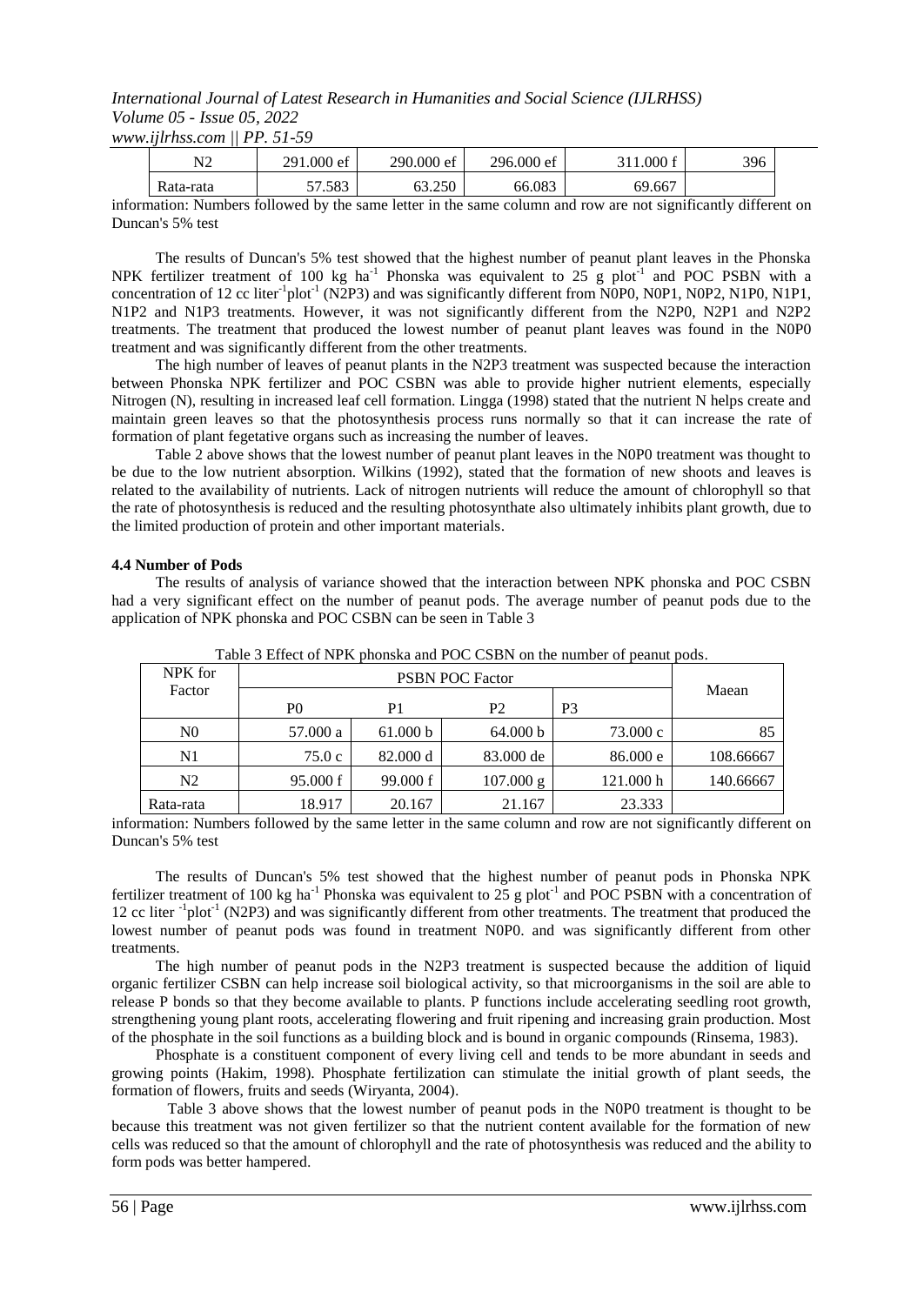## *www.ijlrhss.com || PP. 51-59*

### **4.5 Dry Seed Weight (g)**

The results of analysis of variance showed that the interaction between NPK phonska and POC CSBN had a very significant effect on the dry seed weight of peanut plants. The average dry seed weight of peanut plants due to the application of NPK phonska and POC CSBN can be seen in Table 4.

| NPK for        | <b>PSBN POC Factor</b> |                     |                     |           |         |
|----------------|------------------------|---------------------|---------------------|-----------|---------|
| Factor         | P <sub>0</sub>         | P1                  | P <sub>2</sub>      | P3        | Maean   |
| N <sub>0</sub> | 54.000 a               | 65.000 b            | 77.000 c            | 86.000 d  | 94      |
| N1             | 88.0d                  | 90.000 d            | 95.000 e            | 97.000 e  | 123.333 |
| N <sub>2</sub> | 101.000 f              | $106.000 \text{ g}$ | $108.000 \text{ g}$ | 115.000 h | 143.333 |
| Rata-rata      | 20.250                 | 21.750              | 23.333              | 24.833    |         |

|  | Table 4 Effect of NPK phonska and POC CSBN on dry seed weight of peanut plants |
|--|--------------------------------------------------------------------------------|
|  |                                                                                |

information: Numbers followed by the same letter in the same column and row are not significantly different on Duncan's 5% test

The results of Duncan's 5% test showed that the highest dry seed weight of peanut plants in the NPK phonska fertilizer treatment of 100 kg ha<sup>-1</sup> Phonska was equivalent to 25 g plot<sup>-f</sup> and POC PSBN with a concentration of 12 cc liter<sup>-1</sup>plot<sup>-1</sup> (N2P3) and significantly different with other treatments. The treatment that produced the lowest number of peanut pods was found in treatment N0P0. and was significantly different from other treatments.

The high dry seed weight of peanuts in the N2P3 treatment was suspected because the administration of NPK Phonska with a combination of POC PSBN would increase the absorption of P nutrients in the growth and development of peanut plants..

Phosphate function in plants is to store and transfer energy in the form of ADP and ATP. Energy is obtained from photosynthesis and carbohydrate metabolism in a mixture of phosphates for use in the growth and production processes (Liferdi, 2009). Phosphate is a constituent component of every living cell and tends to be more abundant in seeds and growing points (Hakim, 1998). Phosphate fertilization can stimulate the initial growth of plant seeds, the formation of flowers, fruits and seeds (Wiryanta, 2004).

Table 4 above shows that the dry seed weight of peanut plants was lowest in the N0P0 treatment due to the lack of nutrients needed by peanut plants during plant growth and development. Efendi (1979), explains that if the nutrients needed by plants are available in sufficient quantities, it will allow plants to grow and produce maximum.

### **4.6 Harvest Index**

The results of analysis of variance showed that the interaction between NPK phonska and POC CSBN had a very significant effect on the harvest index of peanuts. The average harvest index of peanuts due to the application of NPK phonska and POC CSBN can be seen in Table 5.

| Tuble 5 Entert of The Information and T OC CODIT on peanal erop There maent |           |            |         |         |           |
|-----------------------------------------------------------------------------|-----------|------------|---------|---------|-----------|
| NPK for                                                                     |           |            |         |         |           |
| Factor                                                                      | P0        | P1         | P2      | P3      | Maean     |
| N <sub>0</sub>                                                              | 0.830a    | 0.850 b    | 0.860 b | 0.900c  | 1.1466667 |
| N1                                                                          | $0.9$ cd  | $0.920$ de | 0.930 e | 0.950 f | 1.2366667 |
| N2                                                                          | $0.970$ g | 0.980 g    | 1.010h  | 1.060 i | 1.34      |
| Rata-rata                                                                   | 0.226     | 0.229      | 0.233   | 0.243   |           |

|  | Table 5 Effect of NPK phonska and POC CSBN on peanut crop yield index |
|--|-----------------------------------------------------------------------|

information: Numbers followed by the same letter in the same column and row are not significantly different on Duncan's 5% test

The results of Duncan's 5% test showed that the highest peanut crop yield index in the NPK phonska fertilizer treatment of 100 kg ha<sup>-1</sup> Phonska was equivalent to 25 g plot<sup>-1</sup> and POC PSBN with a concentration of 12 cc liter<sup>-1</sup>plot<sup>-1</sup> (N2P3) and was significantly different from other treatments. The treatment that produced the lowest number of peanut pods was found in the N0P0 treatment and was significantly different from the other treatments.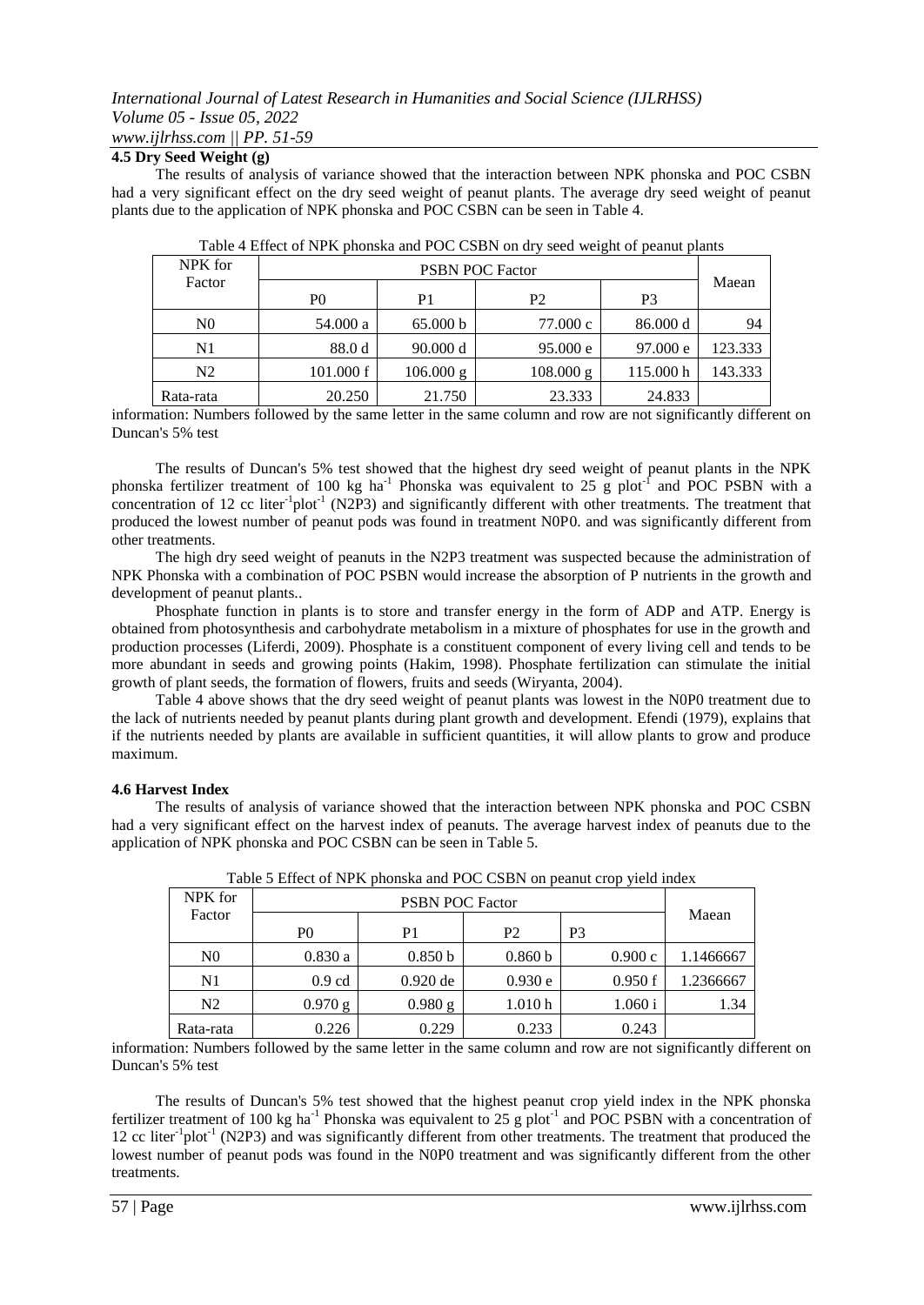### *www.ijlrhss.com || PP. 51-59*

The high harvest index of peanuts in the N2P3 treatment is suspected because the administration of NPK Phonska and POC CSBN will increase the absorption of nutrients in the growth and development of peanut plants.

Sitompul and Guritno (1995) stated that the harvest index is the yield of the plant divided by the total dry weight of the plant. Harvest index shows the accumulation of photosynthate in the roots, stems, leaves or storage tissues. and the synthesis shown by the coefficient of plants in photosynthesis The function of phosphate in plants is to store and transfer energy in the form of ADP and ATP. However, if the nutrient content is limited, plant growth will decrease and ultimately produce low plant biomass.

Table 5 above shows that the lowest peanut crop yield index in the N0P0 treatment due to lack of nutrients without the application of liquid organic fertilizers CSBN and NPK, the plants will lack nutrients so that it affects the photosynthesis process and results in a low harvest index.

### **Conclusion**

- 1. The treatment of NPK Phonska fertilizer and POC PSBN gave a very significant effect on the growth and yield of peanut plants.
- 2. Phonska fertilizer treatment of 100 kg ha<sup>-1</sup> Phonska equivalent to 25 g plot<sup>-1</sup> and POC PSBN with a concentration of 12 cc liter<sup>-1</sup>plot<sup>-1</sup> resulted in peanut plant height of 142,333 cm, number of leaves 103,667 leaves, number of pods 40,333 pods, weight seeds 38,333 and harvest index 0.353 g.
- 3. Interaction between Phonska 100 kg ha<sup>-1</sup> NPK fertilizer treatment with Phonska equivalent to 25 g plot<sup>-1</sup> and POC PSBN with a concentration of 12 cc liter $^{-1}$ plot<sup>-1</sup> gave the best yield on peanut crop yields.

### **Suggestion**

- 1. For the cultivation of peanuts, it is better to use Phonska NPK fertilizer 100 kg ha<sup>-1</sup> Phonska equivalent to 25 g plot<sup>-1</sup> and POC PSBN with a concentration of 12 cc liter<sup>-1</sup>plot<sup>-1</sup>
- 2. There needs to be further research on the use of higher doses of NPK phonska and POC PSBN fertilizers.

### **Bibliography**

- [1]. Anonimous. 2008. Teknologi Produksi Kacang Tanah. Balai Penelitian Tanaman Kacangkacangan dan Umbi-umbian. Malang (ID): Agricultural Research and Development Agency..
- [2]. Anonimous. 2013. Produksi tanaman pangan. diunduh 3 november 2016. Tersedia pada: [http://www.bps.go.id/tnmn\\_pgn.php](http://www.bps.go.id/tnmn_pgn.php)
- [3]. Hardjowigeno, S. 2003. Genesis dan Klasifikasi tanah akademika Pressindo. Jakarta
- [4]. Irawaty. 2007. Meningkatkan Efektifitas Pupuk Majemuk Phonska Untuk Pertanaman Bayam (Amaranthus Tricolor. L) Dengan Penambahan Bahan Organik Pada Latosol Darmaga [http://repository.ipb.ac.id/bitstream/handle/123456789/48317/A07aii.](http://repository.ipb.ac.id/bitstream/handle/123456789/48317/A07aii) pdf?sequence=1.
- [5]. Ispandi A dan A Munip. 2014. Efektifitas Pupuk NPK dan Frekuensi Pemberian Pupuk K dalam Meningkatkan Serapan Unsur Hara dan Produksi Kacang Tanah di Lahan Kering Alfisol. Research Staff of Balitkabi, Alumni of Faculty of Agriculture UGM 1973. Journal of Agricultural Science Vol. II No. 2, 2004; 11-24.
- [6]. Kadekoh I. 2007. Komponen hasil dan hasil kacang tanah berbeda jarak tanam dalam sistem tumpangsari dengan jagung yang didefoliasi pada musim kemarau dan musim hujan. J Agroland. 14(1):11-17.
- [7]. Kasno A. 2005. Profil dan perkembangan teknik produksi kacang tanah di Indonesia. Seminar Rutin Puslitbang Tanaman Pangan. Bogor (ID): Center for Food Crops Research and Development.
- [8]. Marzuki, R. 2007. Bertanam Kacang Tanah. Penebar Swadaya. Jakarta
- [9]. Permadi.U. 2007. "Pengaruh Pemberian Pupuk Majemuk Phonska Terhadap Pertumbuhan Vertikal Dan Produksi Rumput Gajah (Pennisetum Purpureun Schum) Sebagai Pakan Ternak". Essay. Nutrition and Animal Feed Science Study Program. Faculty of Animal Husbandry. Bogor Agricultural Institute. [http://repository.ipb.ac.id/bitstream/handle/123456789/49705/D07upe.](http://repository.ipb.ac.id/bitstream/handle/123456789/49705/D07upe) pdf?sequence=1.
- [10]. Purnamawati H, Poerwanto R, Lubis I, Yudiwanti, Rais SA, Manshuri AG. 2010. Akumulasi dan distribusi bahan kering pada beberapa varietas kacang tanah. J Agron Indonesia. 38(2):100-106.
- [11]. Purwono, dan H.Purnamawati. 2007. Budidaya 8 Jenis Tanaman Pangan Unggul. Penebar Swadaya. Bogor.
- [12]. Rosmarkam, A dan N.W.Yuwono. 2002. Ilmu Kesuburan Tanah. Kanisius. Yogyakarta.
- [13]. Setiawan B. M. K Bangun dan E. H. Kardhinata, 2014. Respon Beberapa Varietas Kacang Tanah terhadap Pemberian Pupuk Kandang dan NPK. Agroecotechnology Study Program, Faculty of Agriculture USU. Medan. Online Journal of Agroecotechnology. ISSN No. 2337-6957. Vol. 2 No. 3. 1093-1098.